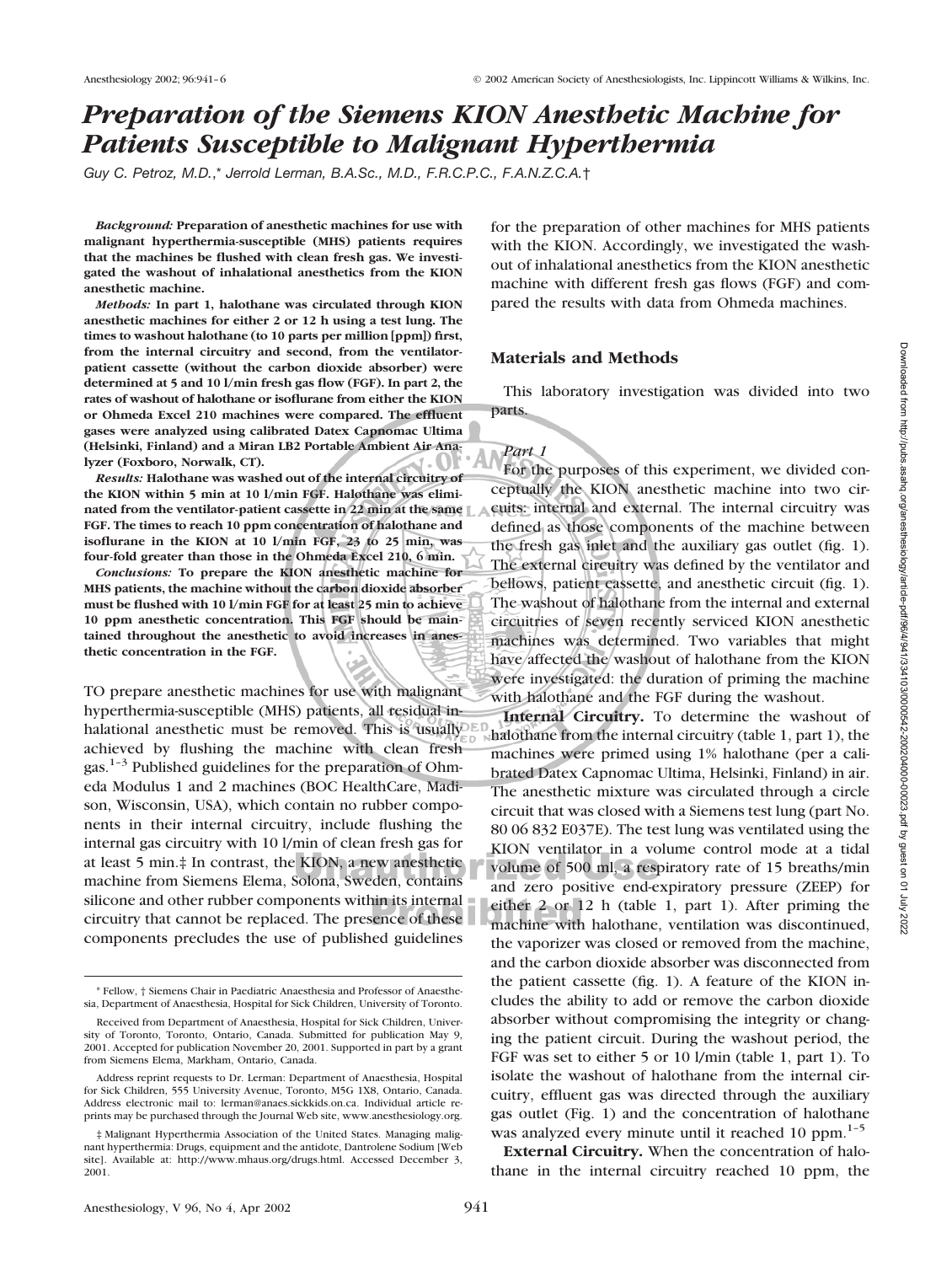**Fig 1. Simplified schematic piping diagram of the Siemens KION anesthetic machine used for the experiment. The designation of internal and external circuitries were coined exclusively for the purpose of clarifying the source of anesthetic in the washout. Fresh gas entered the KION at the gas distribution block. In** *internal circuitry***, the fresh gas traversed the inspiratory fresh gas valve and was diverted through the auxiliary gas outlet to the analyzer. In** *external circuitry***, fresh gas also traversed the inspiratory fresh gas valve but was directed into the ventilator/patient cassette and was analyzed after passing through the circle circuit. In both parts, the carbon dioxide absorber was removed from the circuit during the washout.**



washout of halothane from the external circuit (ventilator bellows and patient cassette) was determined (table 1, part 1). To achieve this, the auxiliary gas outlet was closed and ventilation was reestablished through a circle circuit and test lung, neither of which had been exposed to inhalational anesthetics. The ventilator components and settings remained unchanged from those used during the priming with halothane. The concentration of halothane was measured every minute until the concentration reached 10 ppm (fig. 1). Each combination of KION machine, duration of priming of the machine with halothane, and FGF during the washout was repeated in triplicate.

#### *Part 2*

The washout profiles of halothane and isoflurane determined in two types of anesthetic machines, KION

(4 machines) and Ohmeda Excel 210 (BOC HealthCare, Madison, Wisconsin, USA) with Air-Shields Ventimeter Controller II ventilator (Air-Shields Vickers, Hatboro, Pennsylvania, USA) (two machines) during controlled ventilation of a test lung using a circle circuit. All machines were recently serviced. Two variables were evaluated (table 1, part 2): the type of anesthetic machine and the type of anesthetic. The machines were primed with either 1% halothane or 1.5% isoflurane (per the Datex Capnomac Ultima) in air. The anesthetic mixture was circulated for 2 h through a circle circuit that was closed with a test lung. The test lung was ventilated throughout part 2 using either a KION ventilator in volume control mode at a tidal volume of 500 ml, a respiratory rate of 15 breaths/min and ZEEP or an Air-Shields Ventimeter<sup>®</sup> ventilator with similar ventilator settings.

|        |                    |                  |                      |                           | Washout                   |  |  |
|--------|--------------------|------------------|----------------------|---------------------------|---------------------------|--|--|
| Part 1 | Anesthetic Machine | Anesthetic Agent | Duration of Exposure | <b>Internal Circuitry</b> | <b>External Circuitry</b> |  |  |
|        | <b>KION</b>        | 1% halothane     | 2 <sub>h</sub>       | $5$ $l/min$               | $5$ $1/min$               |  |  |
|        | <b>KION</b>        | 1% halothane     | 2 <sub>h</sub>       | $10$ $l/min$              | $10$ $l/min$              |  |  |
|        | <b>KION</b>        | 1% halothane     | 12 <sub>h</sub>      | $5$ I/min                 | $5$ $Vmin$                |  |  |
| Part 2 |                    |                  |                      | High FGF                  | Low FGF                   |  |  |
|        | <b>KION</b>        | 1% halothane     | 2 <sub>h</sub>       | $10$ $l/min$              | 5 l/min                   |  |  |
|        | Ohmeda             | 1% halothane     | 2 h                  | $10$ $l/min$              | $5$ $Vmin$                |  |  |
|        | <b>KION</b>        | 1.5% isoflurane  | 2 <sub>h</sub>       | $10$ $Vmin$               | $5$ $Vmin$                |  |  |
|        |                    |                  |                      |                           |                           |  |  |

**Table 1. Summary of Experimental Design**

 $FGF =$  fresh gas flow.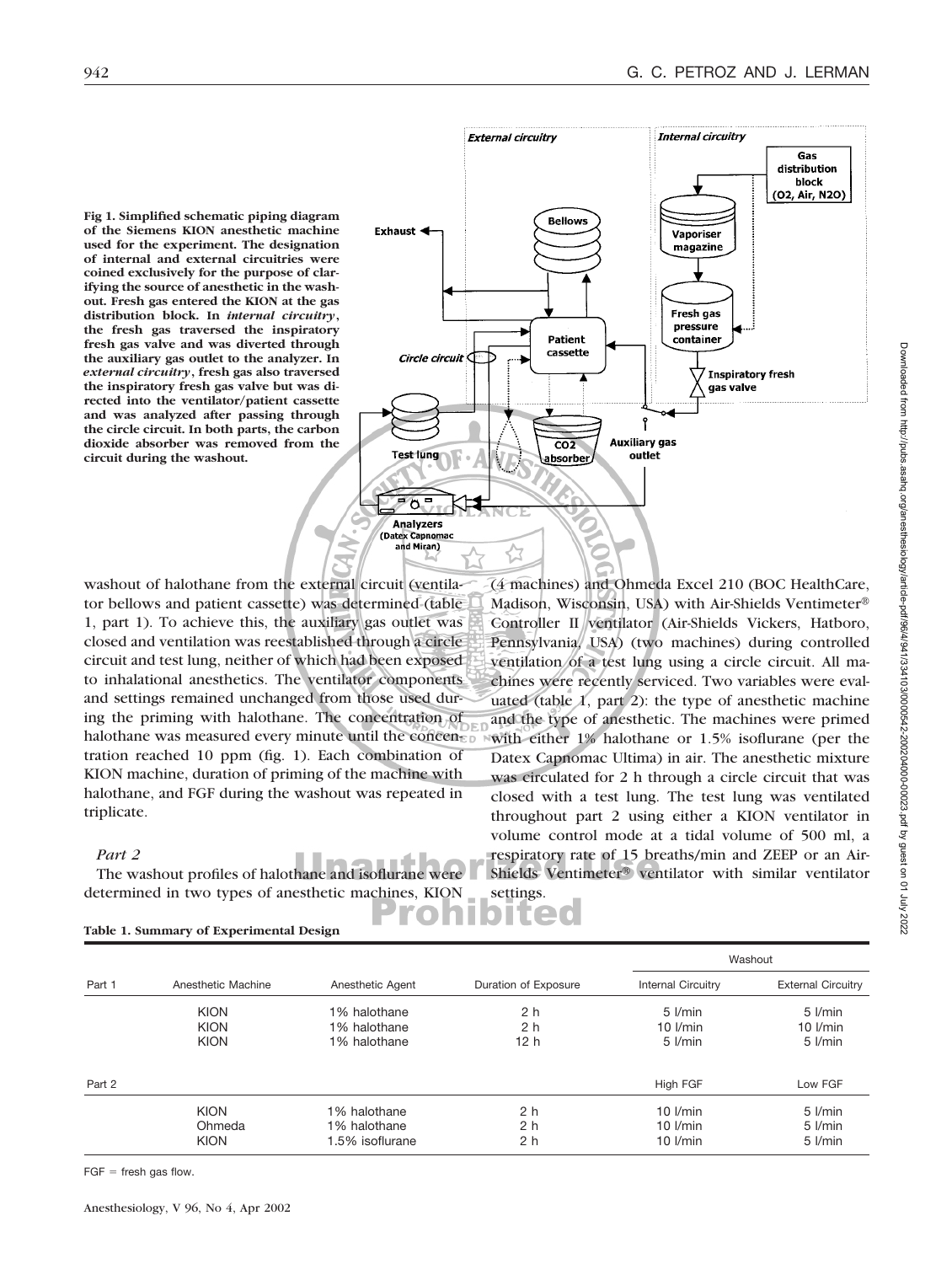|          | Part 1                                        | Υ                                | K<br><b>Internal Circuitry</b>     | Half-life<br>(min) | Time to 10<br>ppm (min) | Υ                                  | K<br><b>External Circuitry</b>      | Half-life<br>(min) | Time to 10<br>ppm (min) |
|----------|-----------------------------------------------|----------------------------------|------------------------------------|--------------------|-------------------------|------------------------------------|-------------------------------------|--------------------|-------------------------|
| А.       | 2 h ventilation, 5 l/min<br>washout           | $9.936 \pm 191$                  | $1.26 \pm 0.06$                    | 0.55               | $8 - 12$                | $493 \pm 16$                       | $0.13 \pm 0.01$                     | 5.19               | $59 - 75$               |
| В.       | 2 h ventilation, 10 l/min<br>washout          | $10,002 \pm 240$                 | $1.87 \pm 0.15$                    | 0.37               | 5                       | $418 \pm 7$                        | $0.47 \pm 0.02$                     | 1.48               | $13 - 22$               |
| C.       | 12 h ventilation, 5 l/min<br>washout          | $9,400 \pm 186$                  | $1.21 \pm 0.06$                    | 0.57               | $10 - 16$               | $494 \pm 11$                       | $0.15 \pm 0.01$                     | 4.72               | $71 - 84$               |
|          | Part 2                                        |                                  | High FGF (10 I/min)                |                    | Low FGF (5 I/min)       |                                    |                                     |                    |                         |
| А.<br>В. | KION, 1% halothane<br>Ohmeda, 1%<br>halothane | $9,986 \pm 61$<br>$9,999 \pm 69$ | $1.66 \pm 0.03$<br>$2.03 \pm 0.05$ | 0.42<br>0.34       | $17 - 23$<br>$5 - 6$    | $34.9 \pm 0.89$<br>$20.6 \pm 1.00$ | $0.04 \pm 0.002$<br>$0.09 \pm 0.01$ | 17.2<br>7.6        | $26 - 34$<br>$6 - 9$    |
| C.       | KION, 1.5% isoflurane                         | $14.985 \pm 49$                  | $1.66 \pm 0.02$                    | 0.42               | $22 - 25$               | $32.4 \pm 0.39$                    | $0.03 \pm 0.001$                    | 26.2               | $35 - 41$               |

#### **Table 2. Pharmacokinetic-derived Variables**

Values for Y and K are mean  $\pm$  standard error, and for Time to 10 ppm, (range).  $r^2 \ge 0.98$  for all curves, except Part 1(A) external circuitry, 0.89; and Part 1(C) external circuitry, 0.93.

 $FGF =$  fresh gas flow; ppm = parts per million.

After priming the anesthetic machine with the designated anesthetic, the vaporizer was closed or removed from the machine, the carbon dioxide absorber was removed from the circuit and the circle circuit and test lung were replaced with components that had never been exposed to anesthetics. During the washout, the FGF was initially set to 10 l/min (high FGF). The concentration of halothane or isoflurane was analyzed every minute until it reached 10 ppm (fig. 3). The FGF was then decreased to 5 l/min (low FGF) to simulate clinically relevant flows during anesthesia, and the anesthetic concentration continued to be recorded until it reached TED 10 ppm once again.

For both parts of this experiment, concentrations of halothane and isoflurane were measured continuously with both a calibrated Datex Capnomac Ultima (Helsinki, Finland) and a calibrated Miran LB2 Portable Ambient Air Analyzer (Foxboro, Norwalk, CT, USA).

#### *Statistical Analysis*

Anesthetic concentration-time profiles were fitted to an exponential decay equation:

Halothane or isoflurane concentration [ppm] =  $Y \times$  $e^{(-k \times Time [min])}$ , where Y and k are parameters, using nonlinear least squares regression. Half-lives  $(T_{1/2})$  were computed using the expression:  $T_{1/2} = 0.69/k$ .

The effects of the duration of priming with halothane and FGF during the washout in part 1, and of the type of anesthetic machine and inhalational anesthetic in part 2, on the time to reach 10 ppm and the peak anesthetic

#### **Halothane concentration**

**orized Use** Jnai i) Internal circuitry **Fig 2. Halothane concentration, (time pro**ii) External circuitry **files for the three conditions in part 1.) During washout of the internal circuit, the** 1000 1000 **halothane concentration decreased exponentially, reaching 10 ppm in 5 to 16 min. After reaching 10 ppm halothane, fresh gas Ippm** Conditions **was directed through the ventilator and**  $-5$  lpm - 2 h **patient cassette. The washout of the circuit** -o-5 lpm - 12 h **was slower, reaching 10 ppm in 22 to** 10 lpm - 2 h **84 min. depending on the conditions. The** 100 100 톱<br>프 **large circles designate a halothane concentration of 10 ppm. Date are mean**  $\pm$  **stan-**110 40 Time [min] Time [min]

Anesthesiology, V 96, No 4, Apr 2002

**dard deviation..**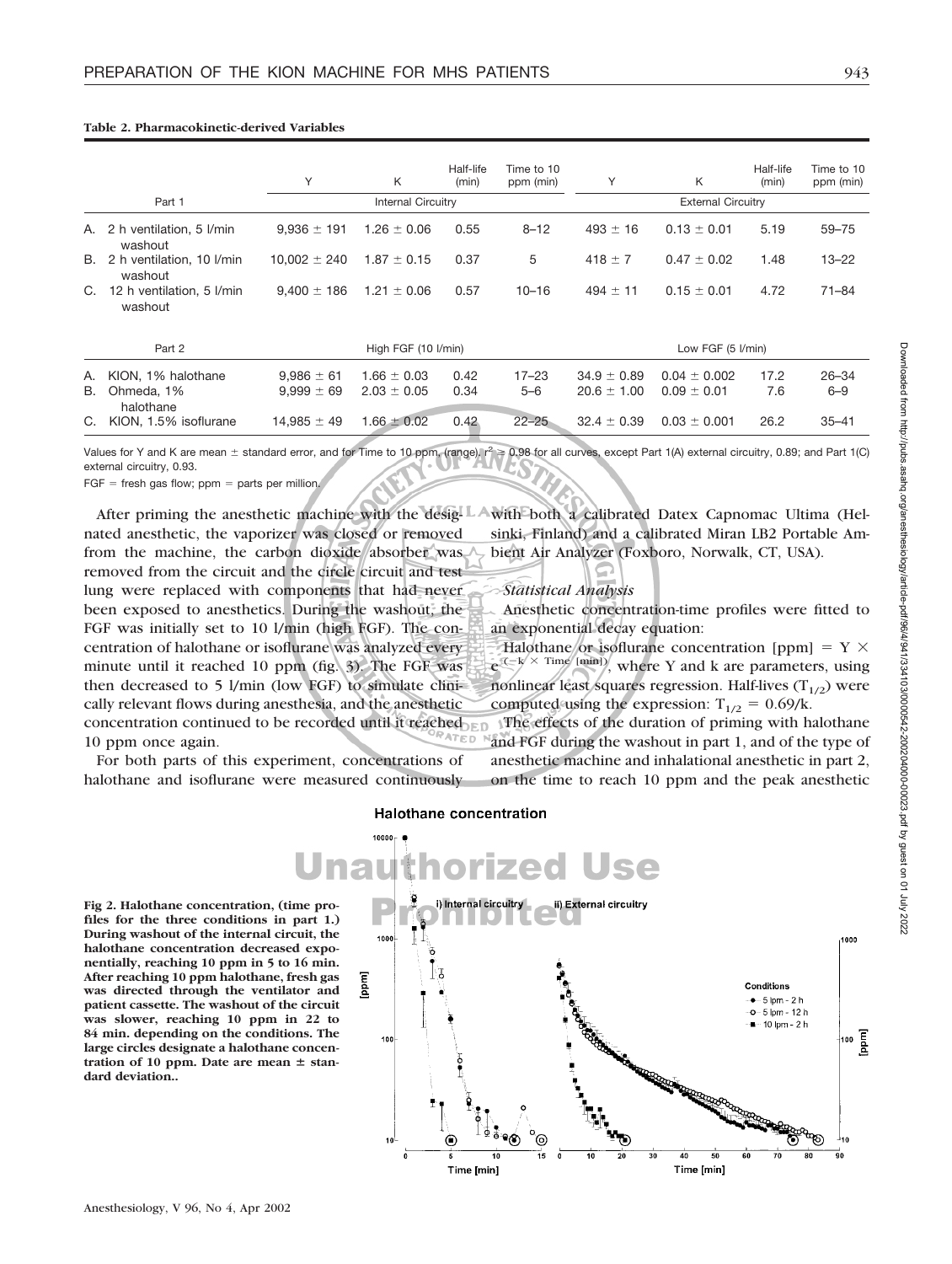

#### Halothane or isoflurane concentration

**Fig 3. Concentration, (time profiles for halothane and isoflurane for the three conditions in part 2). With a high (10 l/min) FGF, the concentration of both halothane and isoflurane decreased exponentially to 10 ppm. When the FGF was decreased to 5 l/min, the concentration of inhalational anesthetic increased to approximately 40 ppm and decreased in 9 min to 10 ppm in the Ohmeda Excel and in 34 to 41 min in the KION. The large circles designate a concentration of 10 ppm of the inhalational anesthetic. Data are mean**  $\pm$  **standard deviation.** 

concentration during the washout periods were evaluated using two-way analysis of variance (ANOVA). Curve fitting and statistical analysis were performed using Stata version 7 (Stata Corporation, College Station, TX, USA).  $P \leq 0.05$  was accepted as statistically significant.

#### **Results**

#### *Part 1*

During the washout of the internal circuitry, the concentration of halothane decreased exponentially, reaching 10 ppm within a maximum of 16 min at 5 l/min FGF and 5 min at 10 l/min FGF (fig. 2i) (table 2, part 1, Internal Circuitry). The time to reach 10 ppm halothane depended on the FGF  $(P = 0.026)$ , but not on the duration of priming the circuit with halothane.

During the washout of the external circuitry, the concentration of halothane increased immediately to a mean maximum of 515 ppm (range 410–740) and then decreased exponentially to 10 ppm within 84 min at 5 l/min FGF and 22 min at 10 l/min FGF (fig. 2ii) (table 2, part 1, External Circuitry). The peak concentration of halothane was independent of the duration of priming and the FGF during the washout. The time to reach 10 ppm depended on the duration of the priming with halothane ( $P = 0.046$ ) and the FGF ( $P < 0.001$ ).

#### *Part 2*

During the washout of halothane and isoflurane from the KION at high FGF, the concentrations reached 10 ppm within a maximum of 23 and 25 min respectively whereas the washout of halothane at the same FGF from the Ohmeda Excel 210 reached 10 ppm within a maximum of 6 min, or one-fourth that of the KION (Fig. 3i; table 2, part 2, high FGF). The difference in the washout at high FGF in

part 2 depended on the type of anesthetic machine ( $P$  < 0.001) but not on the anesthetic agent.

When the FGF was decreased to 5 l/min, the concentrations of halothane and isoflurane in the effluent from the KION increased from 10 to 34 (range 31–38) and 32 (32–33) ppm respectively, and the concentration of halothane from the Ohmeda Excel 210 increased from 10 to 23 ppm (20–23) (fig. 3ii). The magnitude of the increase in anesthetic concentration depended on the type of anesthetic machine ( $P \le 0.0006$ ), but not on the inhalational anesthetic. The time for the concentration of halothane or isoflurane to reach 10 ppm followed the order: Ohmeda Excel 210 with 1% halothane (maximum 9 min)  $\leq$  KION with 1% halothane (maximum 34  $min$ )  $\leq$  KION 1.5% isoflurane (maximum 41 min) (table 2, part 2, low FGF and fig. 3ii). The washout at low FGF depended on the anesthetic machine  $(P \leq 0.001)$  and the inhalational anesthetic  $(P = 0.01)$ .

### **Discussion**

To prepare anesthetic machines for use with MHS patients, all residual inhalational anesthetic should be removed. This is usually achieved by flushing the anesthetic machine with clean fresh gas and replacing contaminated components with clean new components. Although published studies have described the washout of halothane from Ohmeda anesthetic machines, $1-4$  the presence of silicone and other rubber components in the internal gas circuitry of KION machines precludes the application of those results to the KION. To compare the washout of inhalational anesthetics under the conditions of this study, we controlled the circuit configuration and components, ventilation parameters, period of exposure to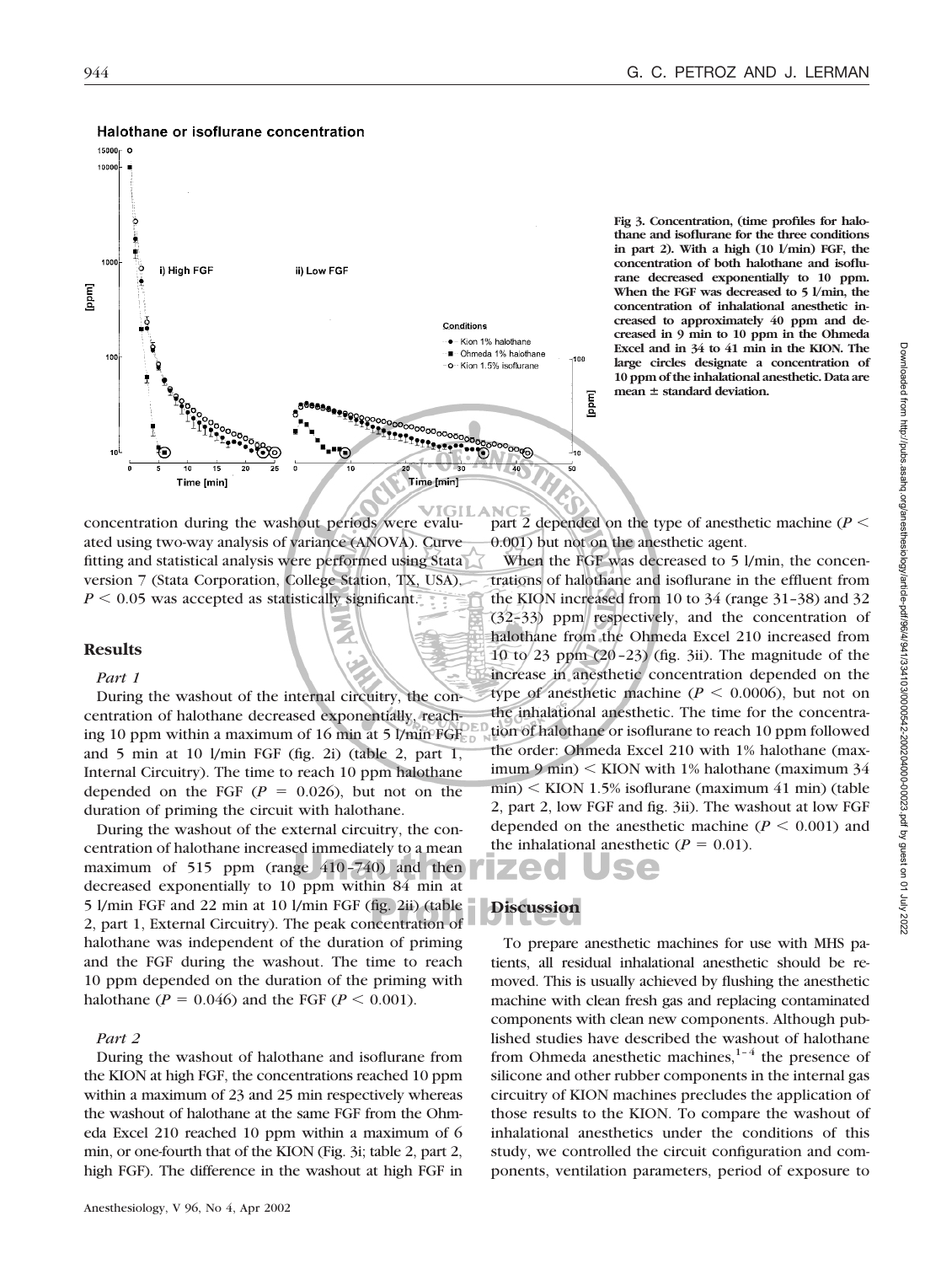anesthetic, and FGF. Our results demonstrate that the difference in the time to washout of inhalational anesthetics between KION and Ohmeda anesthetic machines varies by approximately four-fold, with the KION requiring more time. In light of these findings, it is imperative that guidelines for the preparation of anesthetic machines for MHS patients be customized for each type of anesthetic machine.

Our data for the washout of halothane from Ohmeda Excel 210 machines are consistent with published da $ta.<sup>1-3</sup>$  The absence of rubber or rubberlike components in the internal circuitry of the Excel 210 anesthetic machine facilitates a rapid and complete washout of even soluble inhalational anesthetics such as halothane from the internal circuitry. Although we did not investigate the washout of inhalational anesthetics from the external circuit of the Excel 210 (*i.e.*, the bellows of the ventilator), we suspect that any potential or real reservoir of inhalational anesthetic should be flushed or replaced to avoid contamination of an otherwise vaporfree machine.

That the concentration of inhalational anesthetic increased suddenly when the FGF was decreased in part 2 was surprising. In spite of flushing the machine with 10 l/min FGF until the concentration of anesthetic reached 10 ppm, we detected a small but substantial peak in the concentration of inhalational anesthetic in the effluent when the FGF was decreased from 10 to 5 l/min. These data suggest that decreasing the FGF may place MHS patients at risk for an MH reaction. We posit that this second peak of halothane and isoflurane results from the slow release of these inhalational anesthetics from silicone or other rubber components (within the machine) that becomes apparent only when the FGF is reduced. Our observations suggest that all possible reservoirs of inhalational anesthetic within anesthetic machines must be flushed or replaced when preparing anesthetic machines for MHS patients and that a high FGF should be maintained during anesthesia when anesthetizing MHS patients.

We attributed the slower washout of inhalational anesthetics from the KION when compared with the Ohmeda Excel 210 (fig. 3) to the slow release of anesthetic from silicone and other rubber components within the KION. The quantity of anesthetic that is released from these components depends on the solubility of the inhalational anesthetic in the components, the volume of these components, and the FGF. For example, the solubility of halothane in the major components of anesthetic circuits ranges from 19.1 for the polypropylene Y-piece to 199 for the black rubber bellows $6$  of the ventilator. Thus, differences in the washout of inhala-

We expected the washout profiles of halothane and isoflurane from the KION in part 2 to parallel their solubilities in rubber, but were surprised to find the opposite to be the case. This observation contradicts our understanding of the pharmacokinetics of inhalational anesthetics in anesthetic circuits. We posit two plausible explanations for this observation. First, we administered 50% more isoflurane than halothane during the period of exposure. Whether the increased dose of isoflurane resulted in the prolonged release of this anesthetic compared with halothane remains speculative. Second, the solubilities of halothane and isoflurane in the silicone components of the gas circuit in the KION are unknown. Neither the specific composition of the silicone components in the gas circuitry of the KION nor the solubilities of inhalational anesthetics in those components are published, leaving the authors to speculate on the contribution of the silicone components to the discrepancy in washout between the two inhalational anesthetics. The washout profiles of the less soluble anesthetics, sevoflurane and desflurane, which were not studied, remain undetermined.

The design of the experiment may be critiqued from several points of view. First, we elected not to flush the anesthetic machines to eliminate residual anesthetic before commencing this study. We did this to simulate the clinical situation, as if each study were the first case of the morning. Given the high concentrations of inhalational anesthetic during the exposure period, 10,000 ppm for halothane (or 1%) and 15,000 ppm for isoflurane (or 1.5%), it is unlikely that any residual trace anesthetic within the machine biased our measurements of the anesthetic concentration. Second, the FGFs used in this experiment were dictated by limitations in the equipment and standards in clinical care. The maximum FGF that a KION anesthetic machine can deliver is 18 l/min. We flushed the anesthetic machines with 10 l/min because both anesthetic machines could deliver this flow rate and because it is the current standard for preparing machines for MHS patients.§ We expect that the time to reach 10 ppm of the anesthetic would decrease if the FGF were increased beyond 10 l/min. Third, it is possible that the test lungs released inhalational anesthetic into the effluent, thereby augmenting the concentration during the washout. We tested for this possibility by circulating vapor-free fresh gas at a low flow rate after completing the washout and measuring the concentration of anesthetic in the effluent from the test lung with the Miran. At no time did we find measurable concentrations of inhalational anesthetic in the effluent.

We flushed the anesthetic machine with fresh gas until the concentration of inhalational anesthetic in the effluent gas reached 10 ppm. Previous studies have used

<sup>§</sup> Malignant Hyperthermia Association of the United States. Preventing malignate hyperthermia: An anesthesia protocol [Web site]. Available at: http://www. mhaus.org/ananesprotocol2.html. Accessed December 3, 2001.